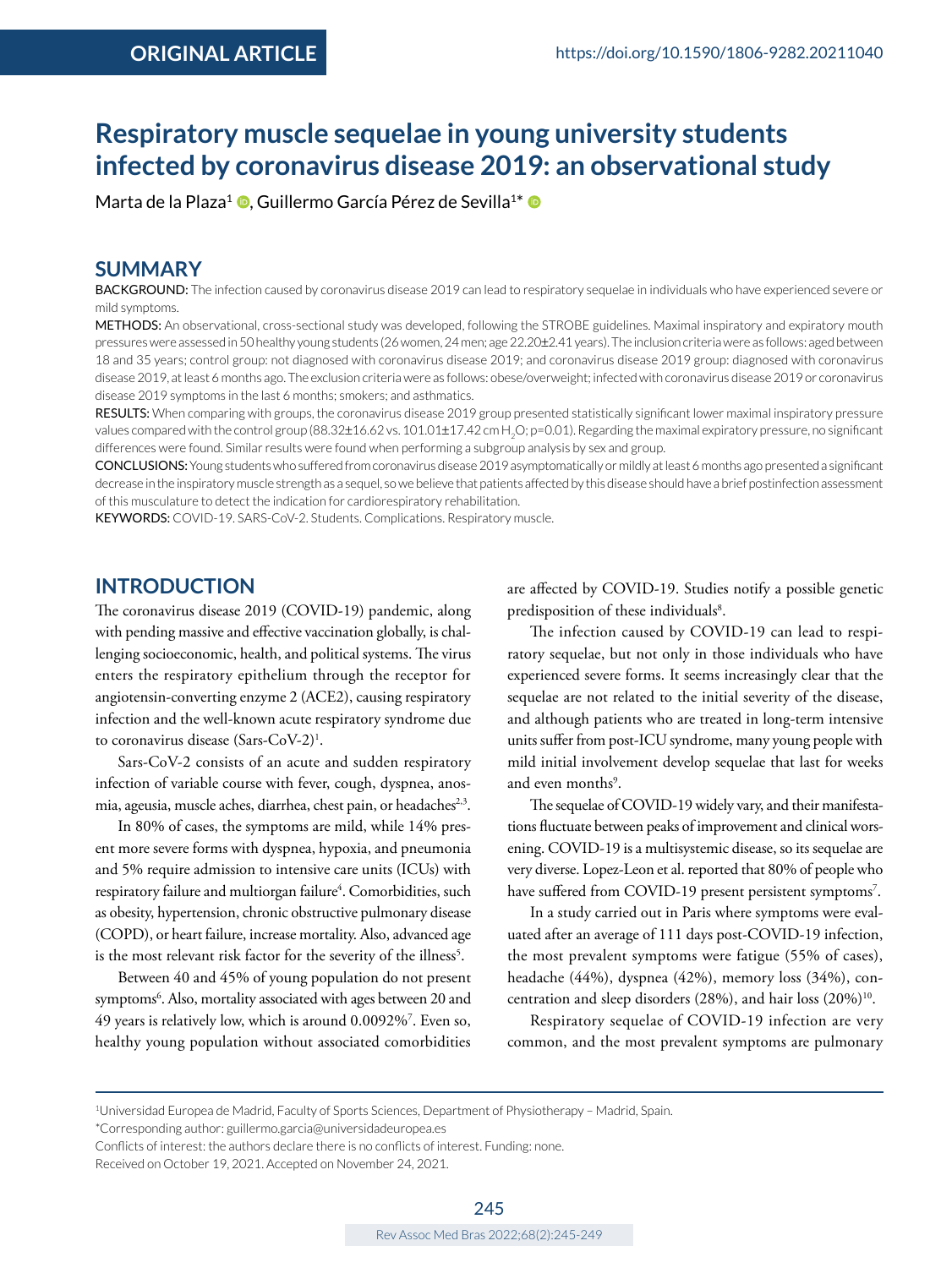dysfunction (54% of cases), pleural thickening (27%), polypnea (21%), pain in the chest (16%), and pleural effusion (5%). The published data on persistent dyspnea are quite different, with the prevalence of being 8–43% at 4–8 weeks and 14% at 12 weeks<sup>11</sup>.

Most of the data available so far suggest that 10–20% of patients affected by COVID-19 present symptoms 4 weeks after diagnosis. A study carried out in a sample of more than 4,000 people reported persistent symptoms in 13.3% of cases at 4 weeks,  $4.5\%$  at 8 weeks, and  $2.3\%$  at 12 weeks<sup>12</sup>.

Regarding the sequelae described in the young population, the most prevalent symptoms are dyspnea on exertion and physical deconditioning. In this line, Crameri et al. published that VO2max had decreased by >10% in 19% of the 199 military personnel included in the study 45 days after  $COVID-19$  diagnosis<sup>13</sup>. In another sample of 100 participants aged 45–53 years, regardless of the degree of severity of the infection, 60% of population had myocardial involvement and thus dyspnea on exertion $14$ .

Maximal inspiratory pressure (MIP) and maximal expiratory pressure (MEP) are adequate variables to assess respiratory function. MIP is the pressure generated during maximal inspiratory effort against a closed system. The MEP is measured during a similar maneuver with the total lung capacity<sup>15</sup>.

COVID-19 patients who were admitted to ICUs and were assisted by mechanical ventilation later presented general and respiratory hypotonia<sup>16</sup>. However, concerning asymptomatic patients or with mild COVID-19 symptoms, no studies that report respiratory muscle dysfunction are available to date. Due to this reason, and due to the need to establish scientific evidence regarding this new disease, this study aims to assess respiratory muscle function in young patients who have been infected by COVID-19 in a mild or asymptomatic way.

# **METHODS**

#### **Study design**

An observational, cross-sectional study was developed, following the STROBE guidelines from March to April 2021 at the Universidad Europea de Madrid.

#### **Settings and participants**

A total of 50 healthy young students were recruited at the Universidad Europea de Madrid (26 women, 24 men; age 22.20±2.41 years, height 172.01±7.47 cm, body mass 64.12±8.57 kg). Participants were recruited via email between February and March 2021. They were reassured that

nonparticipation had no consequences. A code was assigned to participants before statistical analysis, thus guaranteeing the confidentiality of their data.

The inclusion criteria were as follows: (1) being a student at the Universidad Europea de Madrid; (2) aged between 18 and 35 years; (3) control group (CG): not diagnosed with COVID-19; and (4) COVID-19 group (COVID-G): diagnosed with COVID-19, with a positive polymerase chain reaction (PCR) test, at least 6 months ago.

The exclusion criteria were as follows: (1) obese or overweight; (2) infected with COVID-19 in the last 6 months; (3) smokers; (4) asthmatics; and (5) experienced COVID-19 symptoms in the last 6 months.

#### **Ethical considerations**

The current study respected the Declaration of Helsinki ethical statements throughout the study. All the participants read and signed the informed consent form before being part of this investigation.

### **Measurements**

Maximal inspiratory and expiratory mouth pressures (MIP/ MEP) were assessed using the Micro Respiratory Pressure Meter (FS985; Micro Medical, Los Angeles, CA, USA). These variables were measured in 25 subjects diagnosed with COVID-19 at least 6 months ago with mild symptoms or asymptomatic, and the same procedure was performed on 25 subjects who had not been ever diagnosed with COVID-19 or had experienced its symptoms.

The Sociedad Española de Neumología y Cirugía Torácica (SEPAR) 2003 procedures manual was followed. The participants rested for 5 min before performing the first maneuver. Then, they performed the maneuvers in a sitting position with a stuffy nose through a clamp that prevented air leaks and a straight back. The examiner showed the maneuver before its performance.

Participants started with MEP: an inspiration was requested at the maximum inspiratory volume with 1 s in inspiratory apnea and then exhaled as hard as possible. The participants rested for 1 min and then repeated the maneuver six times.

Next, MIP was performed. The participants were asked to exhale until the lung was empty, held for 1 s on maximum exhalation, and inhaled as hard as possible. They rested for 1 min between maneuvers until the six maneuvers recommended by the SEPAR were performed.

We recorded the highest value of the MIP and the highest value of the MEP, expressed in centimeter of  $\mathrm{H}_{2}\mathrm{O}.$ 

Regarding anthropometric variables, height (cm; Ano Sayol SL height rod, Barcelona, Spain) and weight (kg; Asimed T2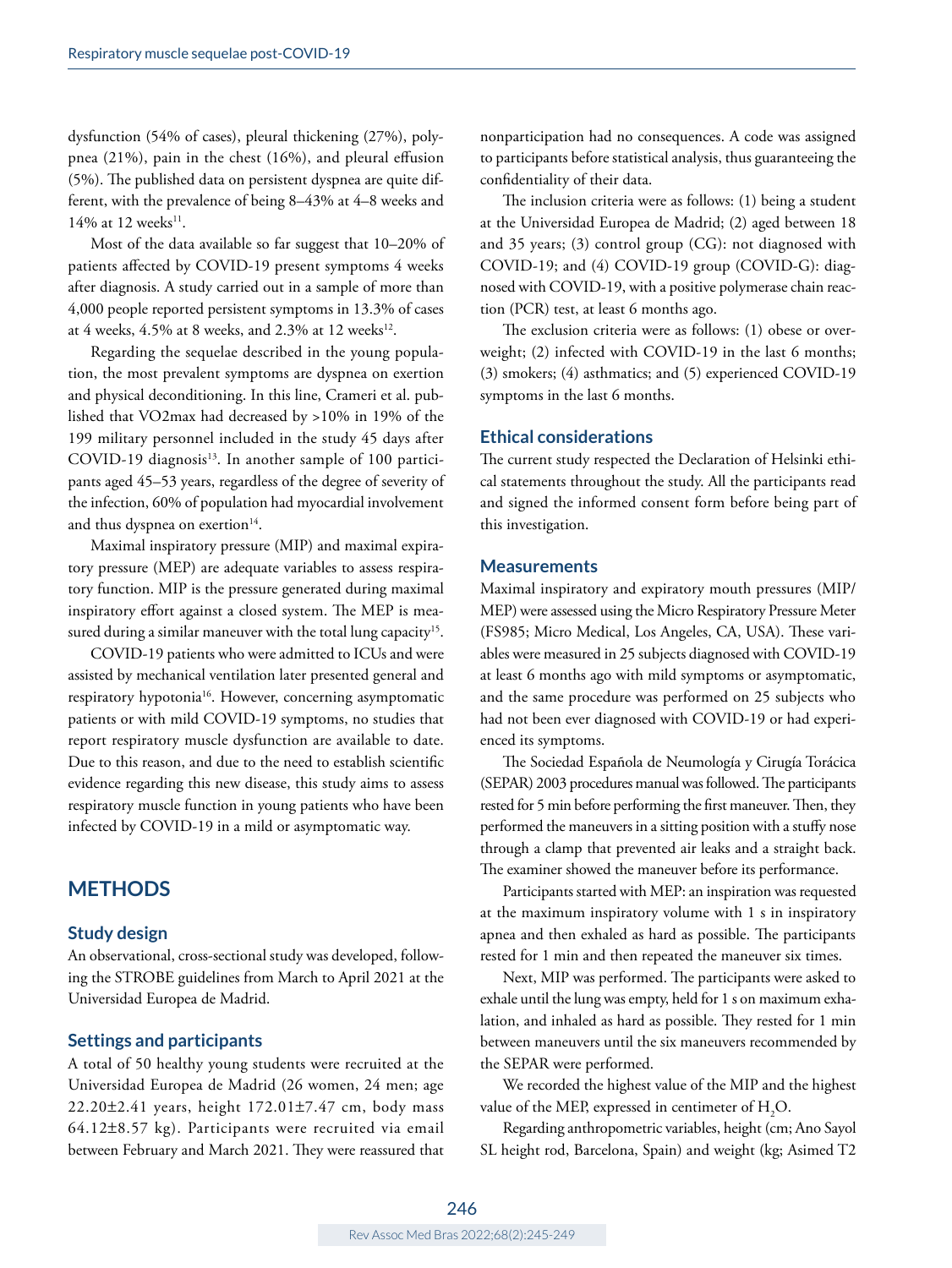scale, Barcelona, Spain) were measured. Then, by dividing the weight in kilogram by the height in meters squared, the body mass index (BMI, in kg/m<sup>2</sup>) was calculated.

#### **Statistical analysis**

A descriptive analysis was developed for all the subjects using mean±standard deviation (SD) to describe the continuous variables. The Shapiro–Wilk test for the normality of the sample was conducted. For nonparametric variables, the Mann–Whitney U test was conducted, while the independent samples t-test was employed to compare the COVID-G with the CG and to determine differences between sex and the remaining of the continuous variables (i.e., MIP, MEP, BMI, age, weight, and height). The significance level was set at alpha <0.017 as three comparisons were performed<sup>17</sup>. All analyses were performed using SPSS version 27.0 statistical software.

# **RESULTS**

#### **Sociodemographic data of the sample**

In total, 50 participants (26 women and 24 men), subjects (n=25) in the COVID-G, and subjects (n=25) in the CG were participated in the study. In both groups, 52% of participants were women, and 48% were men. The mean age of the COVID-G was 23.11±2.67 years, the body weight was 67.42±8.77 kg, the height was 174.03±8.07 cm, and the BMI was 22.21±1.50 kg/ m2 . The mean age of the CG was 21.32±1.75 years, the weight was 60.80±7.08 kg, the height was 170.04±6.24 cm, and the BMI was  $21.13\pm1.48$  kg/m<sup>2</sup>. In all these variables, there were significant differences between the two groups, with age, height, weight, and BMI being higher in the COVID-G compared with the CG.

#### **Maximal inspiratory and expiratory mouth pressures**

When comparing by groups, the COVID-G presented statistically significant lower values in the MIP, compared with the CG  $(88.32 \pm 16.62 \text{ vs. } 101.01 \pm 17.42 \text{ cm H}_2O; p=0.01)$ . Regarding the MEP, no significant differences were found between the COVID-G and the CG (105.02±20.41 vs. 103.01±15.83 cm  $H<sub>2</sub>O$ ; p=0.64) (Table 1).

When comparing women by group, there were no statistically significant differences in age, height, weight, and BMI between the COVID-G and the CG. MIP values were lower, with a significant difference, in the COVID-G compared with the CG (75.21 $\pm$ 11.60 vs. 88.72 $\pm$ 10.61 cm H<sub>2</sub>O; p<0.01). Regarding the MEP, no significant differences were found  $(91.81 \pm 20.10 \text{ vs. } 92.30 \pm 11.23 \text{ cm H}_2\text{O}; \text{p=0.94})$  (Table 1).

| pressures.                         |                                                       |                                         |                                        |
|------------------------------------|-------------------------------------------------------|-----------------------------------------|----------------------------------------|
| <b>Variables</b>                   | <b>COVID vs. CG</b>                                   | Women:<br><b>COVID-G vs. CG</b>         | Men: COVID-G<br>vs. CG                 |
| <b>MIP</b><br>(cmH <sub>2</sub> O) | 88.32±16.62<br>VS.<br>$101.01 \pm 17.42$ <sup>*</sup> | 75.21±11.60<br>VS.<br>88.72±10.61*      | 103.12±5.45<br>VS.<br>114.03±13.60*    |
| <b>MFP</b><br>(cmH <sub>2</sub> O) | $105.02 + 20.41$<br>VS.<br>103.01±15.83               | $91.81 \pm 20.10$<br>VS.<br>92.30±11.23 | $120.01 + 4.42$<br>VS.<br>114.03±11.61 |

**Table 1.** Subgroup analysis of the maximal inspiratory and expiratory

MIP: maximal inspiratory pressure; MEP: maximal expiratory pressure; COVID-G: COVID-19 group; CG: control group. \*Significance was set at p<0.017.

When comparing men by group, the COVID-G had a higher height, weight, BMI, and age than the CG, with a statistically significant difference between the variables. MIP values were lower, with a significant difference, in the COVID-G compared with the CG (103.12±5.45 vs. 114.03±13.60 cm  $H_2O$ ; p=0.016). No significant differences were found in the MEP  $(120.01\pm4.42 \text{ vs. } 114.03\pm11.61 \text{ cm H}_2\text{O}; \text{p=0.13})$  (Table1).

#### **DISCUSSION**

In this study, the respiratory muscle strength was analyzed in young university students who had COVID-19 mildly or asymptomatically at least 6 months ago. Significantly lower MIP values were observed in the COVID-G compared with the CG, but no significant differences were found in the MEP values.

The COVID-G had significantly higher age, weight, height, and BMI values. Therefore, according to the predictive equations<sup>18,19</sup>, the COVID-G should have presented higher MIP and MEP values. As it was not the case, it may be that the COVID-19 infection caused an impairment in the strength of the inspiratory muscles. Nevertheless, in a recent systematic review about predictive MIP and MEP mouth equations, they conclude that there is high heterogeneity in these equations, and none is reliable enough $^{20}$ .

Comparing by groups and sex, the women of the COVID-G presented lower MIP values than those of the CG, with a statistically significant difference, without finding differences in the MEP. There were no significant differences between the women in both groups in terms of anthropometric variables. Probably, COVID-19 infection caused an impairment in the strength of the inspiratory muscles. Likewise, the men of the COVID-G presented lower MIP values than those of the CG, with a statistically significant difference, despite having a higher weight, age, height, and BMI. No differences were found regarding MEP values.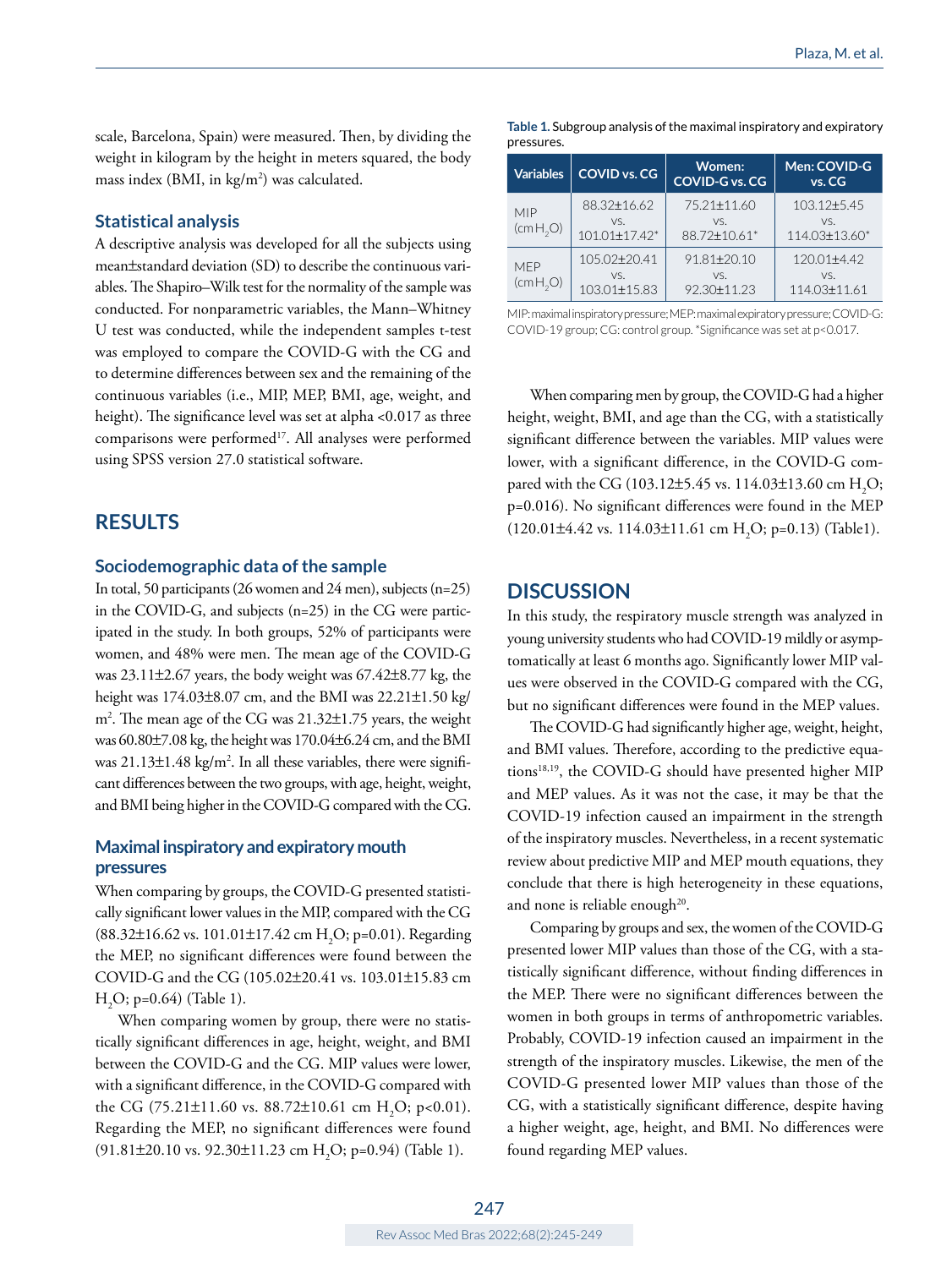In patients with respiratory disease, a difference of 7–13 cm  $H<sub>2</sub>O$  in MIP value is considered clinically significant<sup>21</sup>. In our case, although the population of our study is healthy, the COVID-G subjects presented a similar difference in MIP (being  $-13.51$  cm H<sub>2</sub>O in the case of women, or  $-15\%$ ; and −10.91 cm H<sub>2</sub>O in the case of men, or −9.5%).

The principal sequelae of COVID-19 infection in the young population described in the literature are VO2max decrease  $(19\% \text{ of cases})^{13}$  and myocardial inflammation  $(60\% \text{ of cases})^{14}$ . These clinical situations are not correlated with the initial severity of the infection. In our study population, young people between the ages of 18 and 35 years, who had suffered from COVID-19 asymptomatically or mildly at least 6 months ago, presented a clinically significant decrease in inspiratory force<sup>21</sup>, a fact that can be related to myocarditis or physical deconditioning, due to the relationship between MIP and VO2max<sup>22</sup>.

Since 40–45% of young people affected by SARS-CoV-2 do not present symptoms $^6$ , and the mortality associated with ages between 20 and 49 years is low, around 0.0092%, this population tends to relax barrier measures, has little fear of contagion, and postinfection monitoring is not usually performed. However, the data from this study suggest that young people who have been infected by COVID-19 should undergo an assessment of MIP and MEP, and in case of affectation, they should carry out specific respiratory rehabilitation.

#### **Study limitations and future lines**

As a limitation of this study, we could not compare the MIP and MEP values of our population with other reference values

### **REFERENCES**

- 1. Chen N, Zhou M, Dong X, Qu J, Gong F, Han Y, et al. Epidemiological and clinical characteristics of 99 cases of 2019 novel coronavirus pneumonia in Wuhan, China: a descriptive study. Lancet. 2020;395(10223):507-13. [https://doi.org/10.1016/S0140-](https://doi.org/10.1016/S0140-6736(20)30211-7) [6736\(20\)30211-7](https://doi.org/10.1016/S0140-6736(20)30211-7)
- 2. Richardson ET. Pandemicity, COVID-19 and the limits of public health 'science'. BMJ Glob Heal. 2020;5(4):e002571. [https://doi.](https://doi.org/10.1136/bmjgh-2020-002571) [org/10.1136/bmjgh-2020-002571](https://doi.org/10.1136/bmjgh-2020-002571)
- 3. Docherty AB, Harrison EM, Green CA, Hardwick HE, Pius R, Norman L, et al. Features of 20 133 UK patients in hospital with covid-19 using the ISARIC WHO Clinical Characterisation Protocol: prospective observational cohort study. BMJ. 2020;369:m1985. <https://doi.org/10.1136/bmj.m1985>
- 4. Wiersinga WJ, Rhodes A, Cheng AC, Peacock SJ, Prescott HC. Pathophysiology, transmission, diagnosis, and treatment of coronavirus disease 2019 (COVID-19): a review. JAMA. 2020;324(8):782-93. <https://doi.org/10.1001/jama.2020.12839>
- 5. Guan WJ, Ni ZY, Hu Y, Liang WH, Ou CQ, He JX, et al. Clinical characteristics of coronavirus disease 2019 in China. N Engl J Med. 2020;382(18): 1708-20.<https://doi.org/10.1056/NEJMoa2002032>

using predictive equations, since there are currently none with sufficient reliability<sup>20</sup>.

### **CONCLUSIONS**

Although the population of this study is young and experienced an infection by COVID-19 asymptomatically or mildly at least 6 months ago, we found a significant decrease in the inspiratory muscle strength as a sequel. All the patients affected by this disease should have a brief postinfection assessment of this musculature to detect the indication for cardio-respiratory rehabilitation and describe possible sequelae of Sars-Cov-2.

# **ETHICAL CONSIDERATIONS**

The current study was approved by the Research Ethics Committee of Universidad Europea de Madrid and respected the Declaration of Helsinki ethical statements throughout the study. All the participants read and signed the informed consent form before participating in this investigation.

# **AUTHORS' CONTRIBUTIONS**

**GGPS:** Investigation, Methodology, Formal Analysis, writing – original draft. **MPSF:** Data curation, Investigation, Project administration, Methodology. All authors actively contributed to the discussion of the results in the study and reviewed and approved the final version to be released.

- 6. He J, Guo Y, Mao R, Zhang J. Proportion of asymptomatic coronavirus disease 2019: a systematic review and meta-analysis. J Med Virol. 2021;93(2):820-30.<https://doi.org/10.1002/jmv.26326>
- 7. Lopez-Leon S, Wegman-Ostrosky T, Perelman C, Sepulveda R, Rebolledo PA, Cuapio A, et al. More than 50 long-term effects of COVID-19: a systematic review and meta-analysis. Sci Rep. 2021;11:16144.<https://doi.org/10.1038/s41598-021-95565-8>
- 8. Kuo CL, Pilling LC, Atkins JL, Masoli JAH, Delgado J, Kuchel GA, et al. *ApoE* e4e4 genotype and mortality with COVID-19 in UK Biobank. J Gerontol Ser A Biol Sci Med Sci. 2020;75(9):1801-3. <https://doi.org/10.1093/gerona/glaa169>
- 9. Sivan M, Halpin S, Hollingworth L, Snook N, Hickman K, Clifton IJ. Development of an integrated rehabilitation pathway for individuals recovering from COVID-19 in the community. J Rehabil Med. 2020;52(8): jrm00089.<https://doi.org/10.2340/16501977-2727>
- 10. Garrigues E, Janvier P, Kherabi Y, Le Bot A, Hamon A, Gouze H, et al. Post-discharge persistent symptoms and health-related quality of life after hospitalization for COVID-19. J Infect. 2020;81(6):e4-6. <https://doi.org/10.1016/j.jinf.2020.08.029>
- 11. Mo X, Jian W, Su Z, Chen M, Peng H, Peng P, et al. Abnormal pulmonary function in COVID-19 patients at time of hospital discharge. Eur Respir J. 2020;55(6):2001217.<https://doi.org/10.1183/13993003.01217-2020>